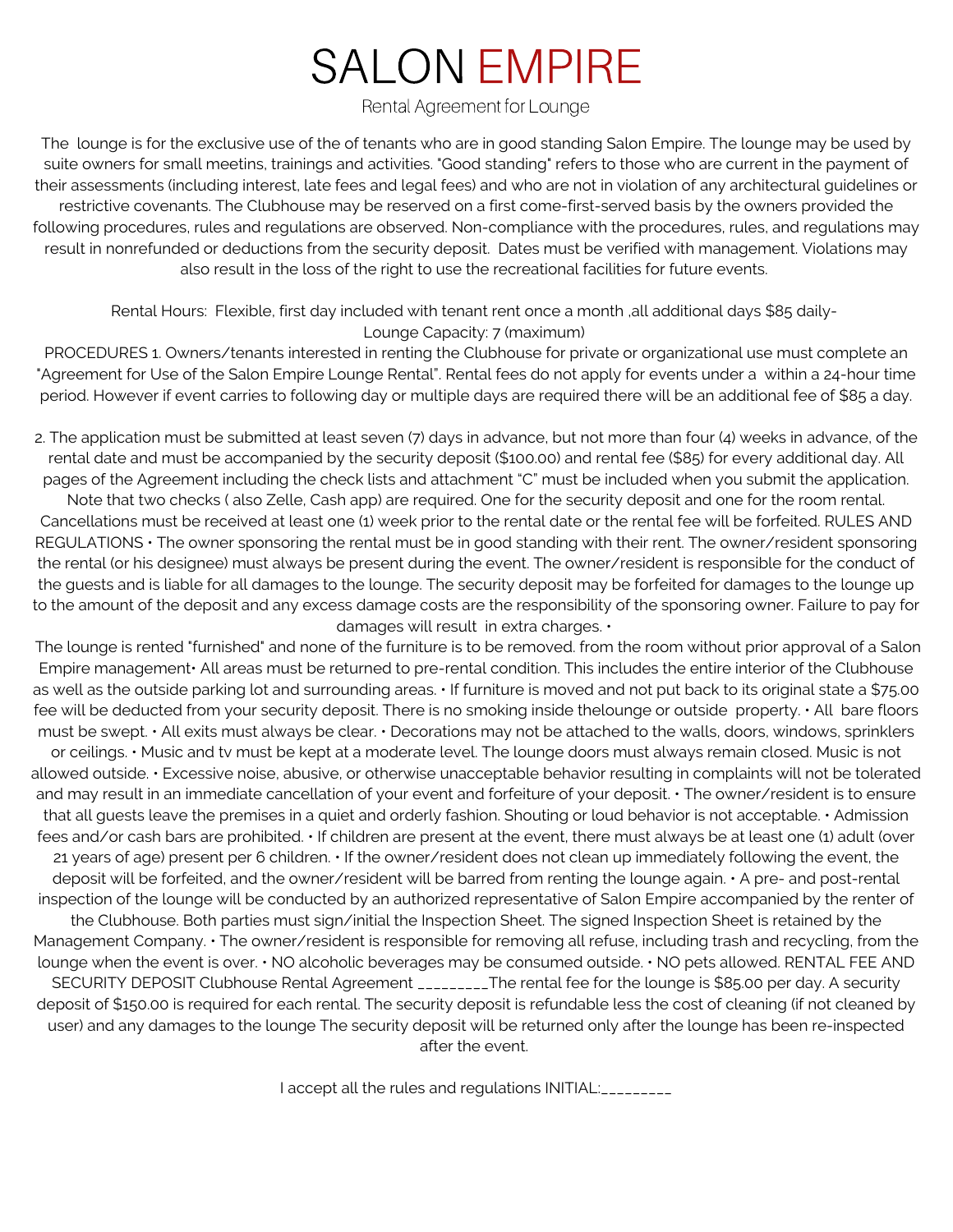

Rental Agreement SE lounge

Date of Reserved Event: \_\_\_\_\_\_\_\_\_\_\_\_\_\_\_\_\_\_\_

Start Time of Reserved Event: \_\_\_\_\_\_\_\_\_\_\_\_\_

(Start time to include 1-hour set-up) End Time of Reserved Event: \_\_\_\_\_\_\_\_\_\_\_\_\_\_\_

(End time to reflect when the representative can check you out and the lounge has been cleaned)

SECURITY AND RENTAL PAYMENT The security deposit is due at least seven (7) days but not more than four (4) weeks before the rental date.

. The security deposit is refundable provided the lounge is returned to its pre-rental condition and all rules and regulations are followed.

> Date \_\_\_\_\_\_\_\_\_\_\_\_\_\_\_ Applicant Signature\_\_\_\_\_\_\_\_\_\_\_\_\_\_\_\_\_\_\_\_\_\_\_\_\_\_\_\_\_\_\_\_\_\_\_\_\_\_ Applicant Address: \_\_\_\_\_\_\_\_\_\_\_\_\_\_\_\_\_\_\_\_\_\_\_\_\_\_ Applicant Telephone Number<sub>------------</sub> Owner Signature (if applicable): \_\_\_\_\_\_\_\_\_\_\_\_\_\_\_\_\_\_\_\_\_\_\_\_\_\_\_\_\_\_\_\_\_\_